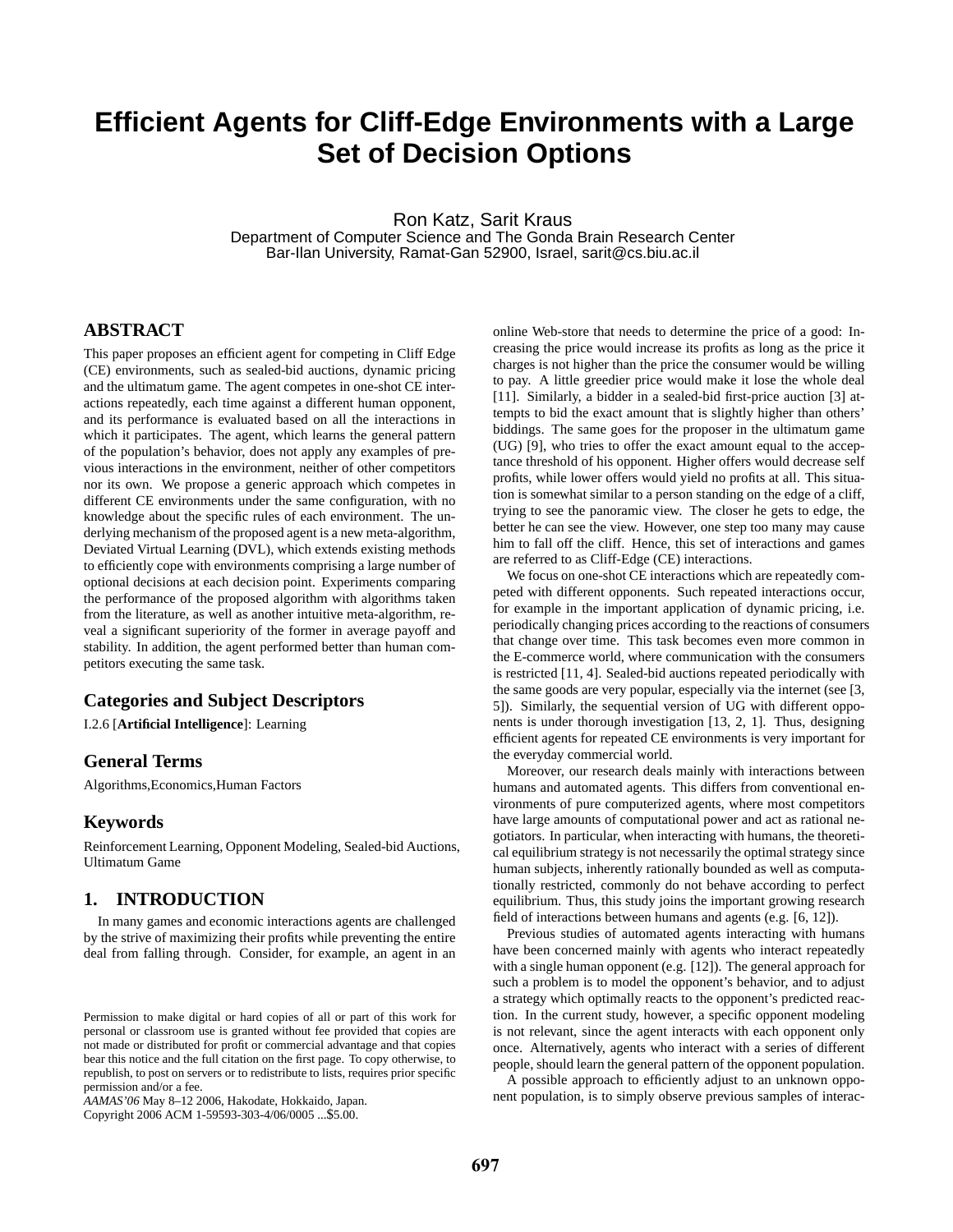tions within this population. Several studies have successfully used this approach in order to develop automated agents that can successfully compete with human opponents (e.g. [6]). This approach however, requires a large number of historical examples of human behavior. Moreover, the option of using a historical database is not always possible. For example, in a sealed-bid auction, a bidder usually cannot obtain information about the bids which were offered in previous similar auctions. Therefore, we propose a mechanism to develop an agent which does not depend on examples of previous interactions. Our agent learns while interacting with others, and its performance is evaluated from the first interaction.

Moreover, this study focuses on settings where in each interaction the agent is required to choose an action from a large set of possible options. Most of the previous studies on CE environments focus on settings in which an agent has to choose from at most 10 options during each interaction [13, 11, 1]. A large scale of option settings reflects commercial environments more realistically, where the number of decision options is commonly much higher than 10 (e.g. [4, 5]). Unfortunately, as we show in this study, the performance of existing algorithms choosing from a large set of options such as 100 options is insufficient. The existence of a large set of options demands a construction of a fast and efficient screening procedure. Furthermore, the importance of quickness is emphasized, since we examine short term interactions with only several dozens of opponents.

In this paper we propose a meta-algorithm which extends existing algorithms to efficiently compete in multi-interaction CE environments that consist of a large set of decision options. The general idea of the proposed algorithm is to reinforce options which are slightly greedier than the optimal option currently considered. Thus, in the conflict between exploration and exploitation of current information, we compromise by a small deviation from the current optimal option. A broad description of this method, named Deviated Virtual Learning (DVL), is presented below.

Several approaches for automatically competing in CE environments have been previously proposed [17, 15, 11]. Those approaches are broadly described below. In this paper, we experimentally show that the extension of the DVL meta-algorithm over the basic Reinforcement Learning (RL) algorithm [14], performs significantly better than previous algorithms when competing against human opponents in various CE environments. Moreover, the DVL extension of the RL algorithm (DVRL) is shown to perform better than another intuitive meta-algorithm named Segment-Based, which appears here for the first time. We also found that the DVRL algorithm performs better than human competitors who face the same task.

It is noteworthy that the algorithms discussed here are all generic and suitable for various CE environments, without knowing the specific rules of each environment. Thus, the agent is not aware of whether it is competing in an auction or in the UG. Moreover, in all the simulations presented hereinafter, each algorithm was run with a fixed configuration setting that was not changed from environment to environment.

In the next section, we formally describe the CE environment. In section 3 we present the proposed DVL meta-algorithm. In section 4 we survey other relevant algorithms which appear in previous studies, and present the Segment-based meta-algorithm. We then compare the performance of the DVRL algorithm with the performance of other relevant algorithms, and analyze the results. We conclude and present directions for future work in section 5.

### **2. THE CE ENVIRONMENTS**

The general pattern of one-shot CE interactions considers an

agent required to choose an offer *i*, which is an integer  $0 \le i \le N$ , where *N* is the maximal optional choice. Then a positive reward *r* corresponding to the offer *i* is determined, depending on whether the offer passed a certain acceptance threshold set by the opponent (in auctions we refer to the acceptance threshold of the auctioneer, which is the second highest bid proposed). Since the CE set includes various environments, we detail the model of each of the three environments mentioned above: auction, UG and pricing. Other CE environments can be similarly modeled.

- In the sealed-bid first-price auction model an amount *N* is auctioned  $<sup>1</sup>$ . The agent is required to choose its bid which is</sup> an integer  $i, 0 \le i \le N$ . Given the bid, a reward *r* is determined according to the highest bid  $\tau$ , among all the bidders (two or more) in the current auction. If  $\tau \leq i, r = N - i$ (the amount gained subtracted by the bid amount), otherwise  $r=0<sup>2</sup>$ . In the all-pay version, where all the bidders must pay their bids, even if they have not won the auction [10]: if  $\tau \leq i, r = N - i$  otherwise  $r = -i$ .
- In the UG, the agent should divide an amount of *N* between itself and its opponent. It is required to choose an integer  $i, 0 \leq i \leq N$ , which is the amount proposed to the opponent. The reward *r* is determined by the opponent's acceptance threshold  $\tau$ . If  $\tau \leq i, r = N - i$  otherwise  $r=0$ .
- In the pricing task, an agent is required to select a price *i* for an item being sold to a certain consumer (*i* actually represents the profit of the seller, beyond the cost price). In our model, *i* is an integer  $0 \le i \le N$ , where *N* is the maximal reasonable price of the item. After the decision about the price, a reward,  $r$ , is determined according to the current consumer's acceptance threshold  $\tau$ . If  $\tau > i$ ,  $r = i$  otherwise  $r=0$ .

In this paper, which considers environments with a large set of decision options, we set *N* to be 100.

To demonstrate the challenge of a competitor in CE environments, let  $S(i)$  be the corresponding reward of offer *i* if the move succeeds (if the offer is accepted by the consumer in the price setting task, higher than the other bids in the case of an auction, or accepted by the responder in the UG), let  $F(i)$  be the corresponding reward of offer  $i$  if the move fails, and let  $P(i)$  be the probability that an offer *i* will succeed. An efficient agent interacting in multiinteraction CE environments with different opponents must find the optimal offer *i* for the opponent population that maximizes the accumulative utility function:

$$
U(i) = S(i)*P(i) + F(i)*(1-P(i))
$$

Obviously, there is a trade-off between *S* and *P*: choosing an offer which increases the expected reward, *S*, decreases the probability of success, *P*, and vice versa. Similarly, in the all-pay auction, which is the only case where  $F(i)$  values are negative and are not equal to zero, choosing an offer which decreases the expected loss, *F*, increases the probability of failure, *(1-P)*.

The naive approach for such problems would be to apply the Monte-Carlo (MC) method (see [14] chapter 5). According to this method each optional proposal or bid amount is examined many times, in a serial or random order, and finally (the later the better) a model for success probabilities (P) distribution of the opponent

<sup>&</sup>lt;sup>1</sup> In order to evade considerations of value estimations [5] the item auctioned is an amount of money.

 $2$ For reasons of compatibility with other environment models, equal bid amounts yield a gain for the learning agent.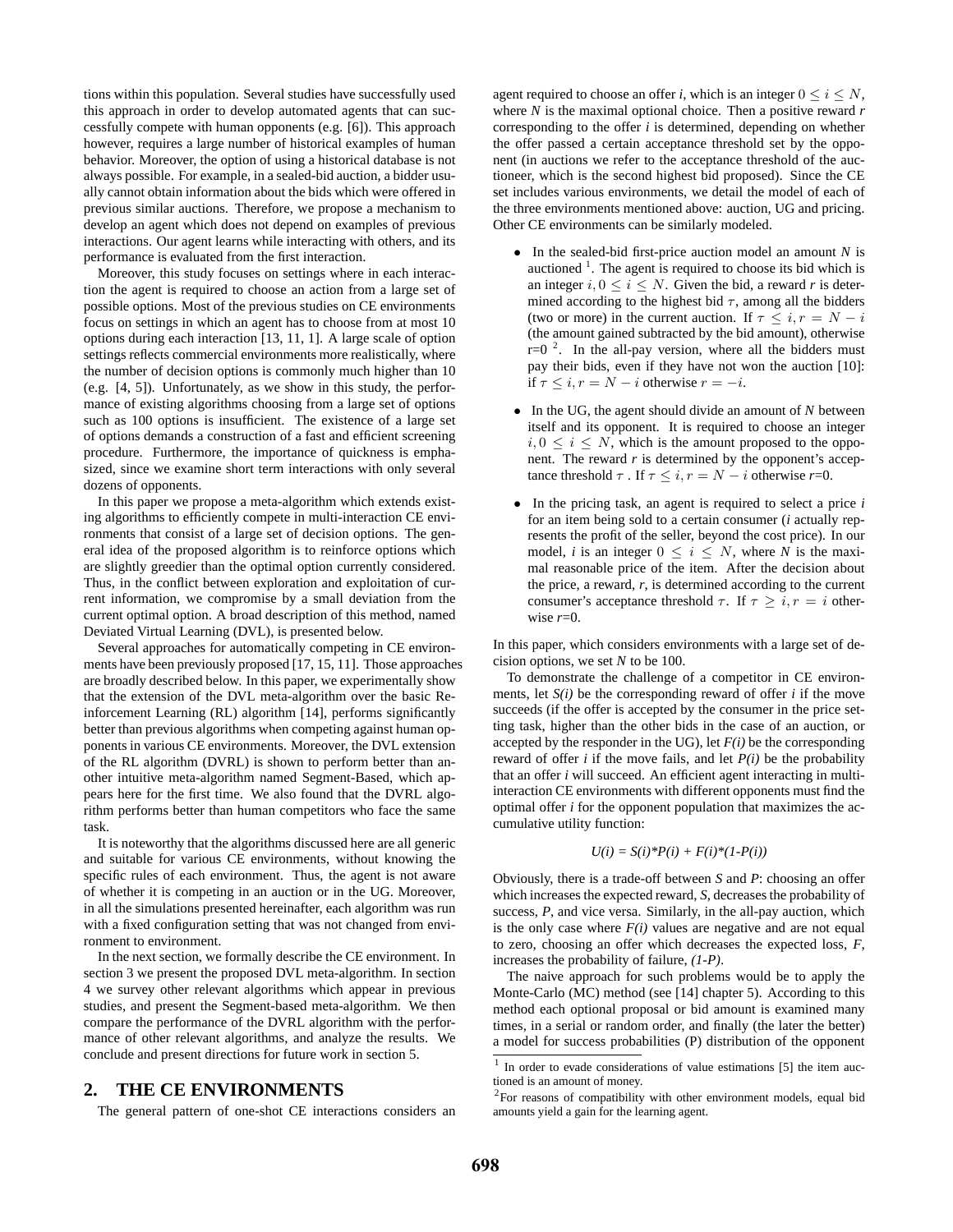population is constructed. However, the learning process in this approach is extremely time consuming. Moreover, a large number of actions made by the MC method are totally irrational. An efficient agent should quickly realize, for example, that most responders in the UG would accept a share of 50 percent, and thus a proposal of more than 50 percent, is not advised. Therefore, we would rather use a less naive attitude, in which directed exploration is conducted.

Nevertheless, for a very large number of interactions, the MC method may provide a more precise model of the real success probabilities distribution in the population, than algorithms which use directed exploration. However, in this study we are more concerned with finding fast and efficient approaches for the first several dozens of opponents. Handling the initial interactions, when almost nothing is known about the environment is obviously the most difficult stage. Moreover, considering a larger number of interactions, the severity of the accuracy problem caused by directed exploration, could be reduced by combining a sophisticated algorithm with a naive one. A method such as MC, may replace a more sophisticated algorithm in the progressive interactions, based on previous interactions conducted by the latter.

### **3. THE PROPOSED APPROACH**

In this section we present a detailed description of the proposed meta-algorithm for competing in CE environments. As a metaalgorithm, it extends basic algorithms and improves their performance. We assume that the basic algorithms select their actions according to an evaluation of the expected utility that each decision option would yield, provided it is chosen. The evaluation of the expected utilities is determined according to the results of previous interactions. Hereinafter, we will refer to the database which stores the evaluations of each decision option as the Q-vector  $3$ . Each algorithm includes its own UPDATE procedure, which determines how to update the Q-vector after observing the successfulness of the latest action. It should be noted that the Q-values stored in those Q-vectors, do not necessarily express the real evaluations of the expected utility, but rather the relative profitability of choosing each option. In addition, we assume each algorithm includes its own SE-LECT procedure, which determines how to select the next action (apparently according to the current Q-vector). The SELECT procedure moves between exploiting the evaluations stored in the current Q-vector and exploring options with lower current Q-values, in order to improve the correctness of the Q-vector's evaluations. The first action is chosen randomly in all the algorithms presented in this paper.

A reasonable approach for the UPDATE procedure in CE environments is *Virtual Learning* (VL) [16]. According to the VL principle, the agent in UG, for example, treats all the offers (not actually proposed) higher than a successful offer as if they were (virtually) successfully proposed as well. Similarly, it considers all the offers lower than an unsuccessful offer as unsuccessfully proposed. The rationale behind this principle is that the higher the amount proposed to the opponent - the higher the probability of the proposal being accepted <sup>4</sup>. Thus, we should reinforce the Q-values of all the offers higher than the actual offer, provided it was successful, and we should reduce the Q-values of all the offers lower than the actual offer, provided it was unsuccessful. A crucial problem with this approach is an *information asymmetry*[16], which causes an intensified reinforcement of Q-values higher than the optimal option's Q-value. The reason for this phenomenon, as demonstrated in [16], is that whenever the optimal offer is successfully chosen, offers which are higher than the optimal offer are reinforced as well. However, when the optimal offer fails it is punished, while the offers just above suffer no penalty, giving them the appearance of having a much higher probability of success.

In order to overcome this information asymmetry problem, we propose the *Deviated Virtual Learning* principle. This principle can be implemented in various basic algorithms, thus producing a general meta-algorithm, as presented in **Algorithm 1**. According to the DVL principle, we should deviate from the strict rationale underlying the VL principle, and extend the range of offers updated after each interaction. Thus, after a successful interaction, we would raise the Q-values of all the offers higher than the actual offer, as well as a few offers under the actual offer, as described in line 8 in **Algorithm 1**. Similarly, after an offer has failed, we would reduce the Q-values of all the offers lower than the actual offer, as well as a few offers above the actual offer, as described in line  $6<sup>5</sup>$ .

#### **Algorithm 1** THE DVL META-ALGORITHM

**Notation:**  $\alpha$ ,  $\beta$  are two integers  $0 \leq \alpha < \beta \ll N$ , (where N is the upper bound of possible offers), which denote the deviation rate. The values  $\alpha$ and  $\beta$  gradually decrease during the learning process.

- 1: For j=0 to N, **Do** Q(j)=1
- 2: For each interaction, **Do**
- 3: Select offer i according to a SELECT procedure<br>4: Observing opponent's move, calculate reward
- 4: Observing opponent's move, calculate reward<br>5: if offer i has failed then
- 5: **if** offer i has failed **then**<br>6: For  $j=0$  to  $(i + \alpha)$ , **Do**
- For j=0 to  $(i + \alpha)$ , **Do**
- reduce Q(j) according to an UPDATE procedure
- 7: **else**
- 8: For j=(i  $\beta$ ) to N, **Do** raise Q(j) according to an UPDATE procedure

As mentioned above, the DVL meta-algorithm can extend any basic algorithm, according to its SELECT and UPDATE procedures. However, we claim that the best algorithm for human environments, as we will demonstrate, is the DVL extension of the Reinforcement Learning [14] algorithm (DVRL), as presented in **Algorithm 2**. The SELECT procedure of the RL version we have used, was to select the offer with the current maximal Q-value (line 3). The UPDATE procedure was to divide the accumulated reward of each offer by the number of previous interactions where offer i was actually or virtually (according to the DVL principle) proposed (lines 6 and 8).

It is important to note that in this study DVRL was run in all the environments with the same configuration of  $\alpha$  and  $\beta$  as detailed in **Algorithm 2** (lines 1 and 10).

There are two additional motivations for the deviation principle underlying the DVL approach. First, from the statistical aspect it is not necessarily a mistake to consider an offer which is slightly lower than a successful offer, as successful as well. Using UG terminology, it is quite reasonable to assume that if proposal *i* was accepted (rejected) by an opponent, she would have also accepted (rejected) a slightly lower (higher) proposal. The chance that the proposal would exactly hit the acceptance threshold of the opponent is low, especially for a large set of options. Second, and even

 $3$ It is noteworthy that despite the name, this paper does not concern the Q-learning algorithm, which handles situations in which the state may be changed at each interaction (see [14] chapter 6.5).

<sup>&</sup>lt;sup>4</sup> The same rationale stands behind the auctions environment. However, in the pricing environment the opposite is true: all the offers lower than a successful offer are considered successful, since the lower the price of an item the higher the probability of it being purchased by the consumer.

<sup>&</sup>lt;sup>5</sup>It is worth noting that all the VL-based algorithms in this paper are presented in a version suitable for auctions and for the UG. In the pricing environment, where increasing the price decreases the acceptance probability, the update ranges in lines 6 and 8 should be swapped.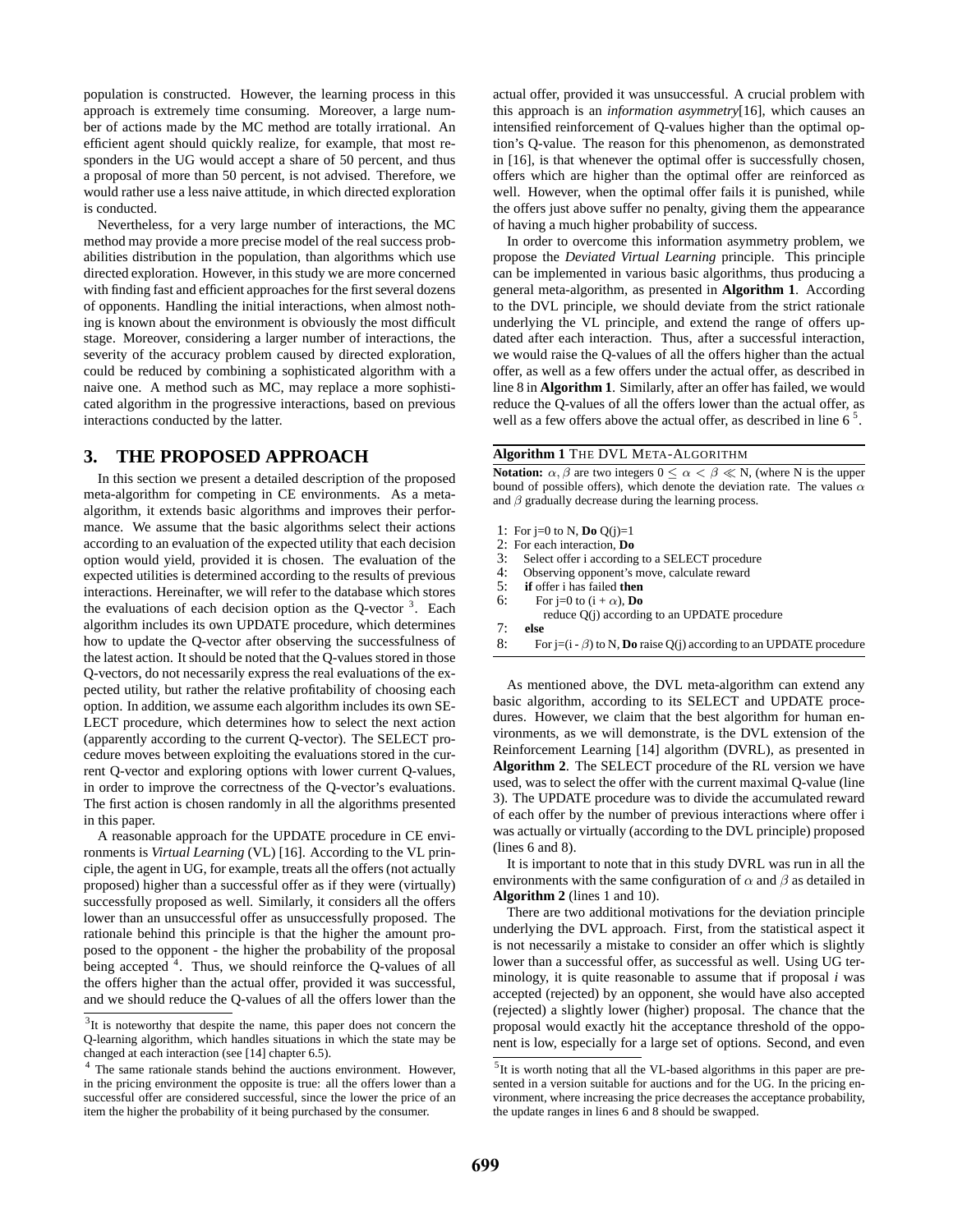#### **Algorithm 2** THE DVRL ALGORITHM

**Notation:** n(j) denotes the number of previous interactions where offer j was actually or virtually proposed, s(j) is the corresponding reward for a successful offer  $\mathbf{j}$  and  $\mathbf{f}(\mathbf{j})$  is the corresponding reward for offer  $\mathbf{j}$  when it fails.  $\alpha$ ,  $\beta$  denote the deviation rate. We present the configuration used in our environment. However, the initial

values of parameters N,  $\alpha$  and  $\beta$  (line 1) as well as the update function of  $\alpha$  and  $\beta$  (line 10) can be adjusted to other environments as well.

1: N=100,  $\alpha$ =10,  $\beta$ =15, t=0 For j=0 to N, **Do** Q(j)=1, n(j)=0

2: For each interaction t, **Do**<br>3: offer i= $\arg \max_i O(i)$ 

3: offer i=arg max<sub>j</sub>  $Q(j)$ <br>4: Observing opponent's n

4: Observing opponent's move, calculate reward<br>5: if offer i has failed then

5: **if** offer i has failed **then** 6: For j=0 to (i +  $\alpha$ ), **Do** n(j)=n(j)+1,  $Q(j) = \frac{Q(j)(n(j)-1)+f(j)}{n(j)}$ 7: **else**

8: For j=(i -  $\beta$ ) to N, **Do** n(j)=n(j)+1,  $Q(j) = \frac{Q(j)(n(j)-1)+s(j)}{n(j)}$ 9:  $t = t + 1$ 10:  $\alpha = \frac{10}{|t/10|+1}$   $\beta = \frac{15}{|t/10|+1}$ 

more important, the deviation principle actually outlines a direction of the optimal solution searching, rather than the random trial-anderror approach that underlies conventional methods, such as RL. A DVRL agent that offered 70% of the cake (N) to his UG opponent in the first interaction, and his offer was accepted, would offer 55% (according to our configuration of  $\beta$ ) in the next interaction. The agent continues to decrease the offer until it is rejected. A similar pattern of this directed searching was observed in human learning, and is compatible with the directional learning theory (see [8]). According to this theory, if an offer *i* is rejected at interaction *t*, then at interaction  $t+1$  the proposer will offer his opponent a higher offer, while if offer  $i$  is accepted at interaction  $t$ , then at interaction  $t+1$ the offer will be decreased. This simple method, which was simulated by [2] without yielding any impressive performance, lacks all the data experienced before the previous interaction.<sup>6</sup> In our algorithm, on the other hand, all the previous interactions are taken into account, and the model comes closer to the real distribution of the opponents' population during the learning process. This is the reason for the gradual decrease of  $\alpha$  and  $\beta$  values. Another advantage of our approach over the naive directional learning is achieved by setting  $\alpha < \beta$ , asymmetrically. This property enables fast converging to the optimal solution, by speedily decreasing the proposal amount, and slowly increasing it to the optimal amount.

### **4. EXPERIMENTAL DESIGN AND ANALY-SIS**

In this section we examine the performance of the proposed DVRL algorithm competing in various CE environments with human opponents, and compare it to other algorithms' performance. A broad survey of the algorithms examined is presented, followed by a description of the experiment process and the results. After analyzing the results, we compare the performance of DVRL to human negotiators' performance. At the end of this section, we briefly discuss the situation of a small set of decision options' environments.

### **4.1 Comparative Algorithms description**

In this section we survey several algorithms which can be used in repeated CE environments. Subsections 4.1.1-4.1.4 describe previously published algorithms, while in 4.1.5 we present a new intuitive meta-algorithm for a large set of options environments.

#### *4.1.1 Roth and Erev's Algorithm (R&E)*

Concerning the UG, Roth and Erev [13] designed a human proposer model based upon basic RL [14]. The general idea of the RL method is that each offer is chosen with a probability according to its current Q-value - the larger an offer's Q-value, the higher the probability it will be chosen. After each interaction, provided that the latest offer succeeded, its probability to be chosen again is increased by increasing its Q-value by the reward this offer yields. Roth and Erev showed that despite the fact that UG is characterized by having a significant gap between empirical human behavior and subgame perfect equilibrium predictions, the RL algorithm with a few additional modifications can successfully model typical human empirical behavior in UG. The most noticeable modification, based on the Persistent Local Environment principle, uses a "generalization" parameter which prevents the probability of an option from going to zero if it is adjacent to a successful option. The criterion of adjacency was configured in [13] to be +-1, and thus, if an offer of 4 out of 10 is accepted by the opponent, the agent would reinforce the Q-values of offers 3,4 and 5. Their assumption, which is valid in all of the CE environments, was that an adjacent option of an optimal solution cannot be an extremely bad solution. The detailed algorithm can be found in [13].

#### *4.1.2 Modified version of Zhong, Wu and Kimbrough's (ZWK) RL algorithm*

Zhong et al.[17] developed an agent which played UG against various simulated opponents, using a version of RL which is different from R&E's. The UG agent designed by these authors used an  $\epsilon$ -greedy selection procedure, in which the agent selects, with a probability of  $(1-\epsilon)$ , the offer with the current maximal O-value, and with a probability of  $\epsilon$  it uniformly selects an offer for exploration purposes. The advantage of this selection procedure over a selection according to the Q-value's distribution as in R&E, is that it mainly chooses the best option. The disadvantage is that the exploration is not weighted by the estimation of expected utility considerations, as in R&E, but is rather completely random. In order to decrease the effect of this disadvantage, we have modified the selection procedure in our experiment, to take into account the generalization principle of R&E. Thus, when not selecting the offer with the current maximal Q-value, our ZWK algorithm selects an offer giving higher priority to offers which are adjacent to the offer with the current maximal Q-value (**Algorithm 3**, state 4), rather than selecting them uniformly. In addition, since the exploration is much more important in the initial interactions, we decreased the probability for random selection gradually during the learning process. These two modifications were examined and were found to be significantly efficient in our environment. The UPDATE procedure in ZWK's algorithm was also different from that of R&E, by taking into account the previous failures of offer *i*, rather than merely the positive previous rewards (line 6).

#### *4.1.3 Virtual Reinforcement learning (VRL)*

Despite the information asymmetry in VL found by [16], Todd and Borgers [15], have shown that the addition of a virtual learning mechanism to the RL algorithm when playing UG, may be very efficient. However, the efficiency is dependent on several configurations of the learning procedure, such as the selection procedure (R&E's or ZWK's) and the Q-values update procedure (reinforce-

<sup>&</sup>lt;sup>6</sup>Simulations of the directional learning method in our environment also does not yield an impressive performance. A similar approach, namely the Derivative-Following strategy, was proposed for the dynamic pricing problem [4]. However, each round (one commerce day) was considered as a set of several interactions with a number of opponents, which is totally summed up by thousands of interactions.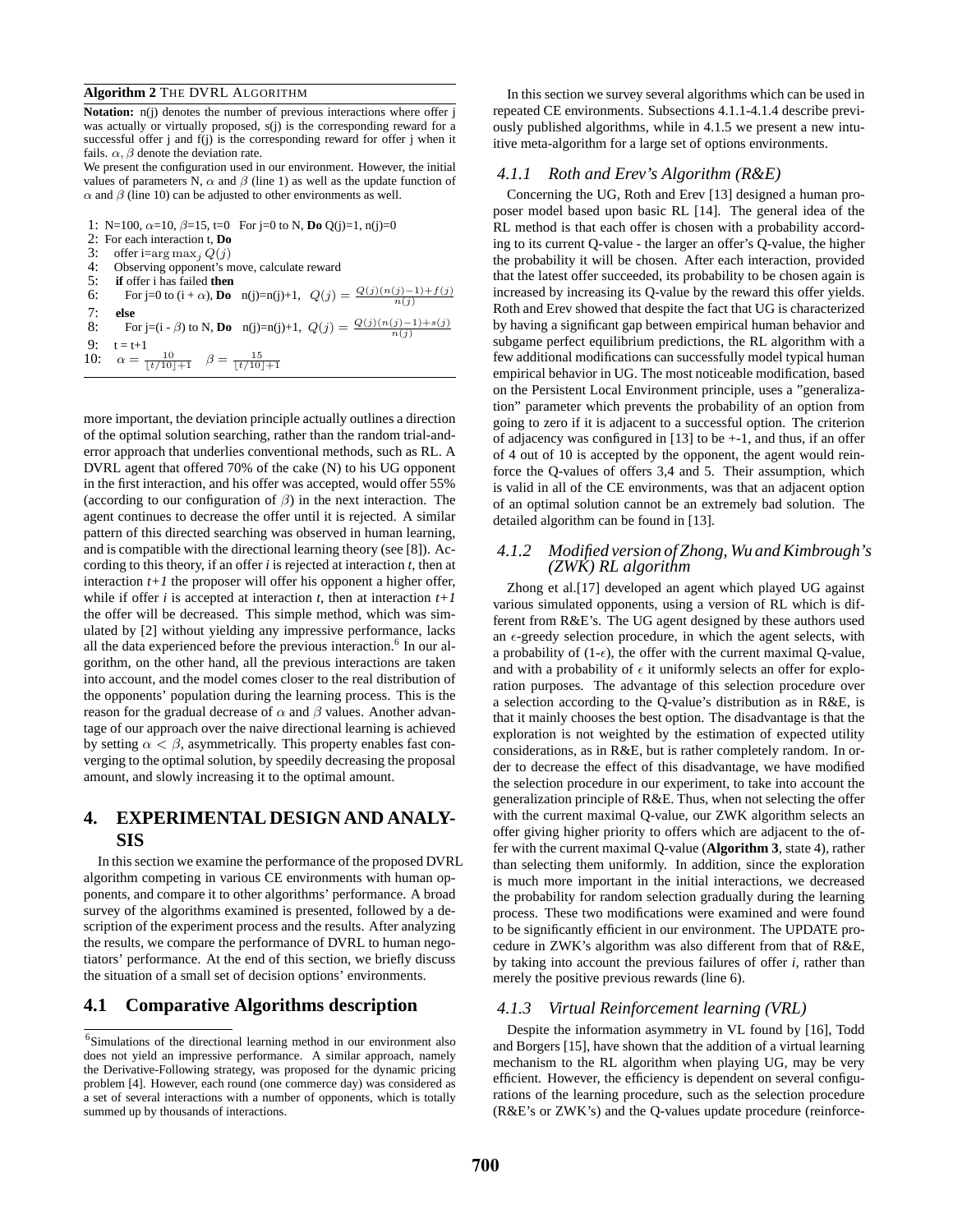#### **Algorithm 3** THE ZWK ALGORITHM

**Notation:**  $\epsilon$  denotes the probability for random selection,  $\gamma$  is the probability for selecting an offer which is adjacent to the offer with the current maximal Q-value ( $\epsilon + \gamma < 1$ ), and  $\delta$  determines the adjacency range ( $\delta \ll$ N). The values  $\epsilon$  and  $\gamma$  are gradually decreased during the learning process.

- 1: For j=0 to N, **Do** Q(j)=1, n(j)=0
- 2: For each interaction, **Do**
- 3:  $m = \arg \max_j Q(j)$ <br>4: With a probability of
- With a probability of (1- $\epsilon$ - $\gamma$ ), offer i = m With a probability of  $\gamma,$  select offer i uniformly, for i's such that  $max(0, m - \delta) \leq i \leq min(N, m + \delta)$ With a probability of  $\epsilon$ , select offer i uniformly, for i's such that  $0 \leq i \leq N$
- 5: Observing opponent's move, calculate reward r
- 6: n(i)=n(i)+1, Q(i) =  $\frac{Q(i)(n(i)-1)+r}{r}$  $n(i)$

ment of a successful offer by a unit payoff, or by the real amount gained, or rather by the virtual amounts the agent would keep if he hypothetically offered different proposals).

After examining the performance of VRL with all the optional configurations suggested by Todd and Borgers, in **Algorithm 4** we present the version that yields the best performance in our environment. This algorithm includes the same SELECT procedure as in ZWK.

#### **Algorithm 4** THE VRL ALGORITHM

**Notation:** s(j) denotes the corresponding reward for a successful offer j and f(j) is the corresponding reward for offer j when it fails.

1-5: As in **Algorithm 3**

6: **if** offer i has failed **then**<br>7: For j=0 to i, **Do** n(j)=n(j)+1,  $Q(j) = \frac{Q(j)(n(j)-1)+f(j)}{n(j)}$ 8: **else** 9: For j=i to N, **Do** n(j)=n(j)+1,  $Q(j) = \frac{Q(j)(n(j)-1)+s(j)}{n(j)}$ 

#### *4.1.4 Gittins' index strategy*

Some researchers have observed CE environments as a special case of the multi-armed bandit problem [11, 1]. In this problem every period a decision maker has to decide on which one of *n* slot machines he wants to play, given each machine has different gain probabilities (unknown a priori). These researchers used Gittins' index strategy [7], an optimal strategy for the multi-armed bandit problem, to model the behavior of proposers in UG and of sellers in the pricing problem, considering each optional proposal or price as an arm. The Gittins' strategy was applied to CE environments by multiplying the Bernoulli reward process index value of each option (see [7] p. 222) by its reward. However, these CE problems are different from the classical multi-armed bandit problem since the arms are independent, while in CE environments the success probability of an offer is gradually influenced by the size of the offer. This difference may become more critical when there is a large number of options rather than the 10 optional arms problems considered in these papers. Thus, Brenner and Vriend [2] tried to adjust to the interdependent arms in UG by adding the VL mechanism to the Gittins' strategy. In the following section we present the performance of both the basic Gittins' strategy (GS) (as in [11, 1]) and the virtual Gittins' strategy (VG) (as in [2]) in our environment.

#### *4.1.5 Segment-based meta-algorithm*

This algorithm, suggested here for the first time is an intuitive meta-algorithm which can extend any of the former basic methods. This algorithm is specifically designed for environments with a large number of decision options. The idea of the segment-based approach is to divide all the options into segments, and to activate the learning method in the initial interactions on these segments, rather than on specific discrete options (**Algorithm 5**, state 3). After several interactions the resolution can be increased by focusing on smaller segments. This process continues gradually towards the last segmentation hierarchy with the smallest segments, i.e. specific discrete options, where final fine tuning is performed (end of state 3). This algorithm is based on the assumption of locality, i.e. adjacent options yield similar average profits. The advantage of this approach is the gradual filtering of the optimal solution. A common problem in conventional RL, for instance, is that an option might have a high Q-value in a progressive stage of the learning process, although it is far from the optimal option. With the proposed meta-algorithm, this situation is prevented already in the preliminary stages of learning, by weakening the Q-value of the entire range surrounding this non-beneficial solution.

#### **Algorithm 5** THE SEGMENT-BASED META-ALGORITHM

**Notation:** H denotes the number of segmentation hierarchies configured by the user according to the size of the options set (setting this parameter, the order of magnitude of the expected number of interactions must be considered),  $S_h$  is the size of each segment in the  $h^{th}$  segmentation hierarchy,  $Q_h$  are the Q-values vectors corresponding to the  $h^{th}$ segmentation hierarchy, and  $T<sub>h</sub>$  is the serial number of the last interaction of the  $h^{th}$  segmentation hierarchy.

1: For h=1 to H, **Do** For j=0 to  $\lceil \frac{N}{S_h} \rceil$ , **Do**  $Q_h(j)=1$ ,

```
2: For each interaction, Do
```
3: For interactions  $0 - T_1$ : c = 1 Select segment j from the 1st segmentation hierarchy according to a SELECT procedure, using vector  $Q_1$ Select offer i uniformly from segment j For interactions  $T_{x-1} - T_x$ : c = x Select segment j from the  $x^{th}$  segmentation hierarchy according to a SELECT procedure, using vector  $Q_x$ Select offer i uniformly from segment j

... For interactions  $T_{H-1} - T_H$ : c = H

- Select offer i according to a SELECT procedure, using vector  $Q_H$
- 4: Observing opponent's move, calculate reward
- For h=c to H, **Do** update  $Q_h$  according to an UPDATE procedure

### **4.2 Experiment Description**

In order to evaluate the performance of the proposed algorithm, and to compare it with other algorithms, we experimentally examined agents interacting with human opponents in 4 different CE environments, as follows:

1. UG, where the players had to divide 100 new Israeli Shekels (NIS, where 1 U.S.  $\frac{6}{5} \approx 4.5$  NIS), i.e. N=100.

2. A variant of UG in which the responder determines only whether the proposer gets his share. The responder himself always receives his own allocation [9]. In this version the responder's decision is influenced by fairness and vindictiveness considerations, rather than profitability as in the original UG version. Here also N=100.

3. Sealed-bid 2-bidders auction. The auction was for 100 NIS.

4. All-pay sealed-bid auction for 100 NIS, where all the bidders must pay their biddings[10]. In this version risk taking considerations is added to the bidder's decision.

The examination of different environments which activate different personality characteristics of human opponents, guarantees generality of the results. Dynamic pricing was not experimentally examined, since no specific item can be unquestionably desired by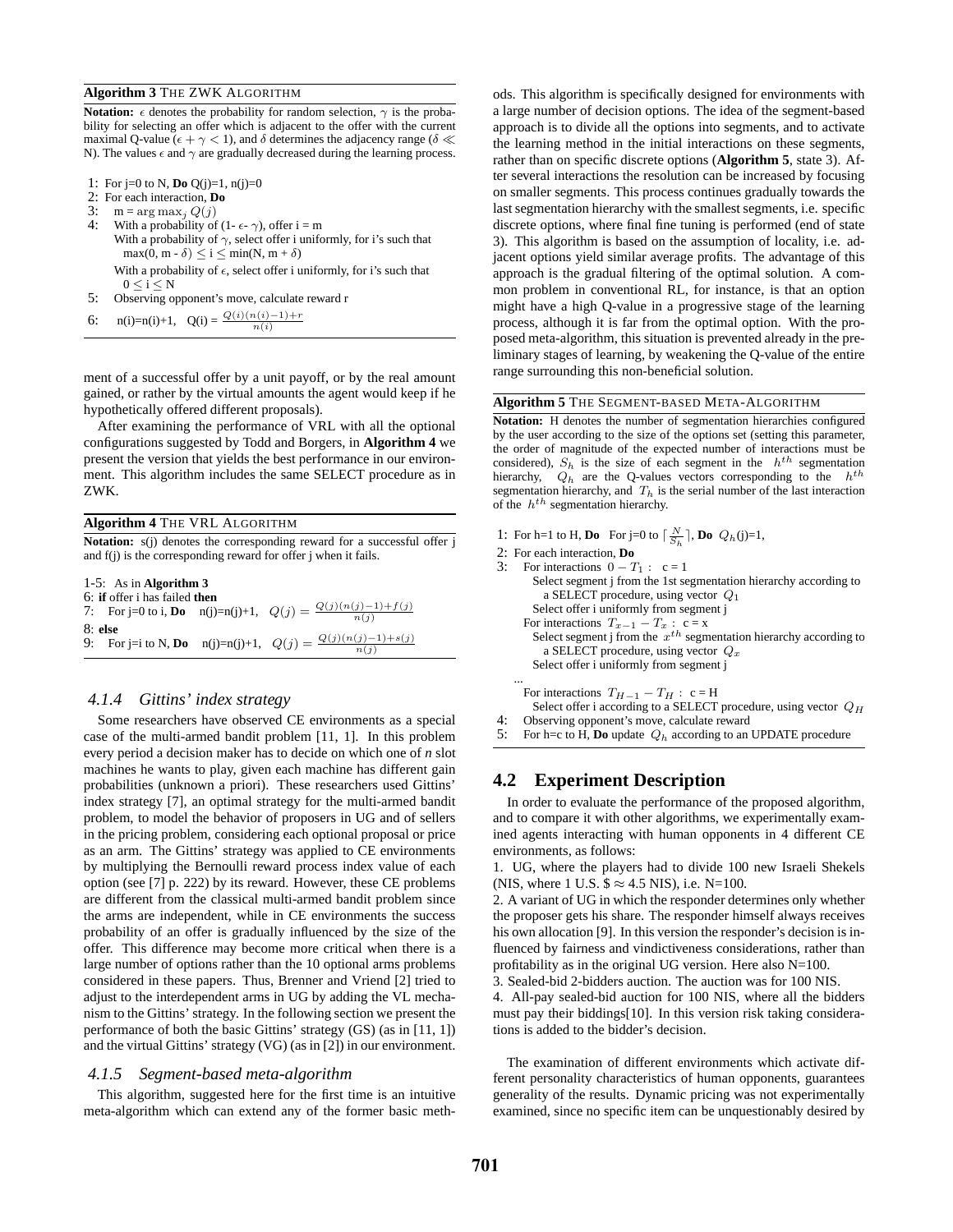all of the participants. The following algorithms were examined:

- 1. R&E, as described in section 4.1.1.
- 2. ZWK, as specified in section 4.1.2.
- 3. Virtual RL (VRL), as specified in section 4.1.3.
- 4. Basic Gittins' index strategy (GS), as described in section 4.1.4.
- 5. Virtual Gittins' index strategy (VG), as described in 4.1.4.
- 6. Segment-based extension of the ZWK version of RL (SZWK).
- 7. Segment-based extension of VRL. (SVRL).
- 8. DVRL, as specified in section 3.
- 9. Segment-based extension of VG (SVG).
- 10. Deviated virtual extension of GS (DVG).

The first five algorithms were suggested by others and adapted to our environment as detailed above, while the last five algorithms are based on the two meta-algorithms we developed  $<sup>7</sup>$ .</sup>

It is important to mention that each algorithm was run with fixed parameter configurations (such as the  $\epsilon$  value's decreasing rate, and deviation rates  $\alpha$ ,  $\beta$  in the DVL algorithms) for all the different environments. Though specific configurations for each environment could yield better performance, we preferred the generality of the algorithms over a variety of CE environments, ensuring that no environment specific characterization would be used.

In the first experiment human participants were used as responders in the UG games, and as bidders in the auctions. Each person participated once in each of the 4 environments. The automated agents, on the other hand, interacted serially against different human opponents. Evaluating agents that were designed for human involved environments by examining their performance with real human data is necessary. As mentioned above, human competitors do not obey subgame perfect equilibrium, and thus their behavior cannot be a priori simulated. Additionally, human behavior cannot be accurately statistically modeled, especially in small populations as in this case. Another benefit from empirical experiments is the ability to provide a concrete algorithm, namely DVRL (with a concrete configuration of parameters), which successfully competed against human opponents. Thus, this agent can be immediately applied in real applications, at least as a starting point.

In the first stage of the experiment we surveyed 34 students (17 males and 17 females) participating in four CE environments. The participants were students at Bar Ilan University, aged 20-28 (average 23.75), who were not experts in negotiation strategies nor in economic theories directly relevant to the experiment (e.g. game theory, decision theory). Each of the participants, who sat in an isolated room at a computer work-station, interacted in the 4 CE environments, one after the other.

In the auctions the participants were required to propose a bid, which could be any integer from 0 to 100 NIS. The winner gained a virtual 100 NIS. In the ultimatum games, where 100 NIS was the full amount to be shared, the participants were required to respond to various proposals, which were artificially provided in order to determine the minimal acceptance amount of the players <sup>8</sup>(though the participants were told that the proposals were provided by other people). Data from a few participants who were inconsistent in their decisions were excluded. At the end of the experiment, each participant was paid between 15 to 30 NIS, proportionally to her earnings in the interactions in which she participated.

After extracting the bids from people in the auctions, as well as

their acceptance thresholds in the ultimatum games, we constructed sets of opponents' reactions for each environment. The sizes of the sets were 34 for the auctions, 28 for the UG and 27 for the UG variant, due to the exclusion of inconsistent players. At this stage we examined the performance of each of the ten algorithms detailed above, which were run serially against the sets of opponents' thresholds. Thus, each algorithm had one interaction with each of the human opponents in each of the four environments, without knowing in advance the number of interactions. Since there is importance to the order of the opponents, we constructed 200 random permutations of the human decisions series, for each environment, and compared the average payoffs of the different algorithms for each permutation. In addition, these algorithms were run against an artificial series of 50 auction opponents, constructed randomly according to a normal distribution  $N(71,10)$ . In this manner, we wanted to examine the performance of the algorithms with a theoretical population which distributes normally, though there is no evidence of such a distribution in any CE environment.

#### **4.3 Experimental results**

**Table 1** presents the average payoffs for each algorithm. The average payoffs integrate the data of all the 200 permutations. Due to the fact that the algorithms' random factors cause variation in the results we ran each algorithm repeatedly for 50 times for each permutation,. The standard deviations of the 50 results of each algorithm with each permutation are also presented in order to measure the stability and self-consistence of each algorithm.

#### *4.3.1 Payoff analysis*

The results show that the DVRL algorithm was almost always the most profitable algorithm. A non-parametric Friedman test revealed significant differences in the ranking of the algorithms  $(p < 0.001)$ . Further pairwise Wilcoxon tests showed that the most efficient algorithm was significantly the DVRL algorithm, except for the auction, where DVG was significantly better though only slightly, and for the normal distribution auction, where no significant difference was found between DVRL and SVG.

Moreover, the extension of both DVL and Segment-based metaalgorithms almost always improved the payoff. Pairwise Wilcoxon tests revealed that the algorithms SVRL, DVRL, SVG and DVG always achieved higher payoffs than the first five algorithms ( $p <$ 0.001). The SVRL method always achieved the lowest payoff of the leading quartet (SVRL, DVRL, SVG and DVG) ( $p < 0.001$ ), except for the UG, where no significant difference was found between SVRL and DVG. The internal ranking of SVG and DVG was inconsistent, with no significant differences in the all-pay auction and the UG variant. As for the SZWK algorithm, we found that its performance was always significantly higher ( $p < 0.001$ ) than the basic ZWK's algorithm, except for the all-pay auction, where no significant difference was found between these methods.

Virtual learning was revealed as an efficient method, as can be concluded by the general superiority of VRL over ZWK (except for the UG variant), of VG over GS (except for the UG variant, and for UG, where no difference was found) and of SVRL over SZWK (except for the auction). A non-virtual version of SVG (a segment based extension of GS), which is not presented because of space considerations, was similarly overpowered by SVG.

#### *4.3.2 Results explanations*

In order to understand the origin of the advantage of DVRL over DVG, SVRL and over SVG, we should observe **Figure 1**. This plot describes the average payoff of each algorithm - SVRL, DVRL, DVG and SVG - (the y-axis), during the interactions (the x-axis).

<sup>7</sup>A combination of the 2 meta-algorithms is not presented in this paper since its performance was experimentally worse than DVRL's. Moreover, the implementation of the combined agent is much more complicated than DVRL's, since it includes a large number of configurational parameters.

<sup>&</sup>lt;sup>8</sup>This method of responders' behavior examination is widely accepted in UG literature [1].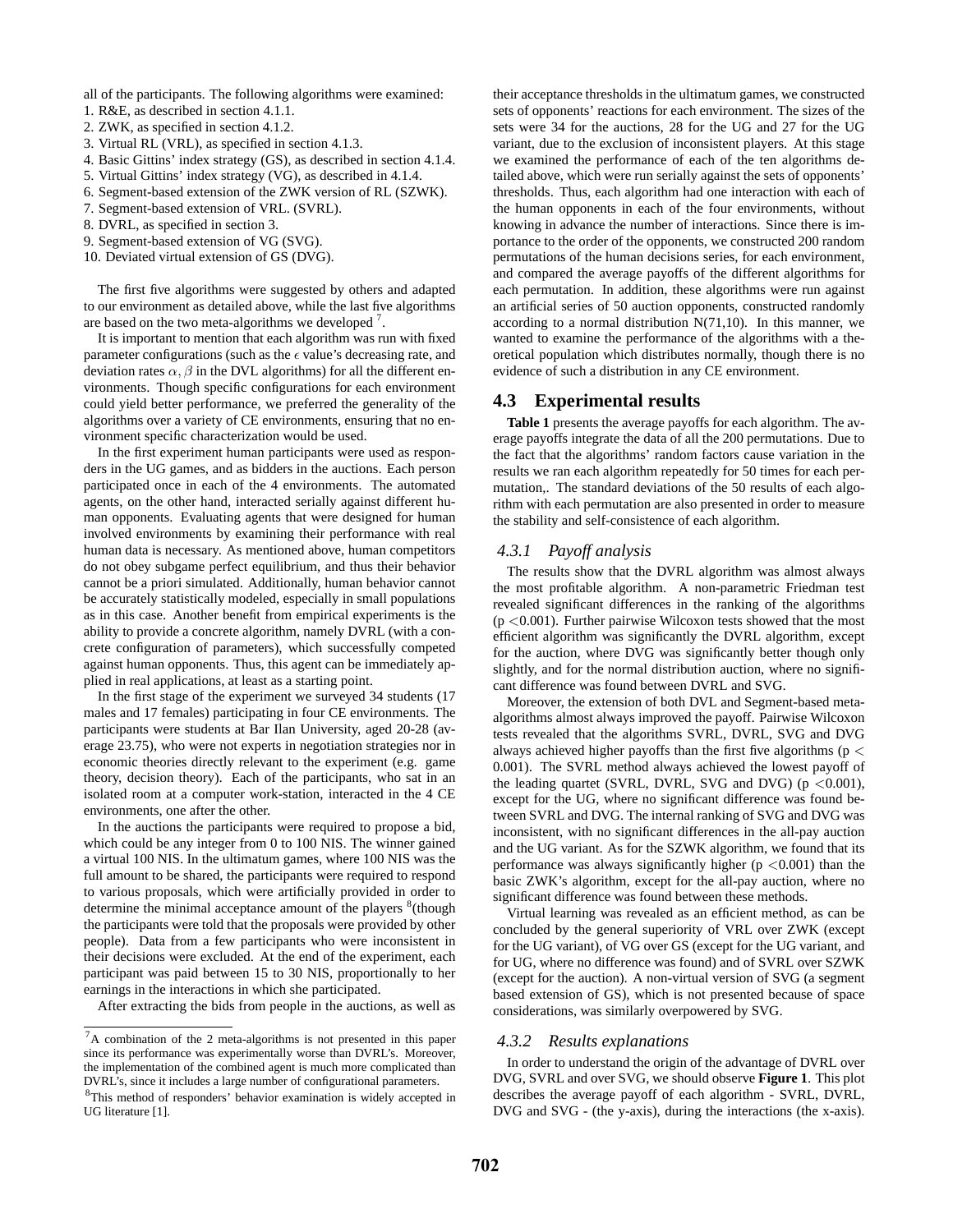| <b>Environment</b>                |        | R&E     | ZWK     | VRL     | GS      | VG      | <b>SZWK</b> | <b>SVRL</b> | <b>DVRL</b> | SVG   | $\overline{\text{DVG}}$ |
|-----------------------------------|--------|---------|---------|---------|---------|---------|-------------|-------------|-------------|-------|-------------------------|
| $\overline{\mathbf{U}\mathbf{G}}$ | payoff | 35.55   | 39      | 41.3    | 37.43   | 37.44   | 40.13       | 41.59       | 43.28       | 42.35 | 41.79                   |
|                                   | SD     | 5.56    | 4.2     | 4.03    | 4.02    | 3.90    | 3.86        | 3.47        | 2.3         | 2.17  | 2.12                    |
| <b>UG</b> variant                 | payoff | 28.93   | 33.99   | 32.41   | 31.88   | 30.44   | 35.23       | 36.37       | 39.24       | 37.42 | 37.23                   |
|                                   | SD     | 5.86    | 5.01    | 5.6     | 5.31    | 5.96    | 4.85        | 4.19        | 1.99        | 2.68  | 2.30                    |
| <b>Auction</b>                    | payoff | 13.35   | 15.95   | 16.18   | 15.89   | 16.52   | 17.35       | 17.05       | 19.06       | 17.69 | 19.37                   |
|                                   | SD     | 3.21    | 3.81    | 3.64    | 4.12    | 3.57    | 3.31        | 2.87        | 1.47        | 3.15  | 1.69                    |
| <b>All-pay auction</b>            | payoff | $-3.27$ | $-1.88$ | $-1.09$ | $-2.14$ | $-1.11$ | $-1.99$     | $-0.26$     | 2.91        | 1.65  | 1.5                     |
|                                   | SD     | 6.07    | 5.2     | 5.14    | 5.22    | 4.43    | 6.12        | 5.14        | 2.6         | 3.08  | 2.81                    |
| <b>Normal distribution</b>        | payoff | 7.83    | 11.66   | 12.39   | 11.08   | 12.63   | 13.03       | 14.14       | 14.88       | 14.82 | 14.74                   |
| auction                           | SD     | 2.12    | 3.18    | 2.94    | 4.16    | 2.87    | 2.87        | 1.72        | 0.57        | 1.09  | 0.84                    |

**Table 1: Average payoff and standard deviation of various algorithms against human opponents**

The plot, which enables easier tracking of the learning process, presents only the data of the all-pay auction. However, the data of the other environments were quite similar, thus we can refer to the all-pay auction as a representative case. The left side of the plot shows a noticeable preliminary advantage of the DVRL method. Particularly, the payoff of DVRL is higher than the others until the 12th round, where it becomes proximately equal to DVG. This preliminary advantage can be attributed to the low extent of reinforcement in the RL's Q-values update procedure, compared to the extensive reinforcement conducted by Gittins' indices. For example, the Q-value of an offer which succeeded 2 out of 3 interactions, would be reinforced in the RL method by 66% of its reward, while using Gittins' method it would be reinforced by 91%. An offer which was successful only once out of 5 interactions, would be reinforced in the RL approach by 20% of its reward, whereas while using Gittins' method it would be reinforced by 47%. Thus, offers which are extremely far from the optimal will be filtered more quickly with the pedant RL methods.

The pedantry of RL is also the reason for the relative success of the SVRL in the first learning stages. However, in SVRL this pedantry becomes an obstacle in the progressive learning stages: Optimal segments, where the probability of success is usually not 100%, were sometimes rejected after a few interactions, and were hardly focused in later stages<sup>9</sup>. However, this problem in the progressive learning stages, was much less harmful in the DVRL method. The reason for this is that, in contrast to SVRL, (optimal) options with currently low Q-values will not necessarily be abandoned for long. In addition, according to the DVL update protocol, (optimal) options are also reinforced by the success of options which are less risky. Thus, the DVRL becomes less sensitive to over filtering of the pedant RL method.

This difference in sensitivity between the segment-based and the DVL approaches underlies the superiority of DVG over the VSBG algorithm, in the progressive learning stages, as noticeable on the right side of **Figure 1** (from the 16th round on). However, the difference is much less significant than the difference between the RLbased algorithms, since the Gittins approach is much less pedant. Therefore, the SVG is not critically harmed by the abandonment of low valued options. Moreover, the fast convergence to an optimal (large) segment which usually occurred in SVG, provided a superiority over the DVG algorithm, in the initial interactions.

Another finding in our experiment was the general improvement caused by virtual learning. This could be explained by the fast



**Figure 1: Average payoff during the all-pay auction**

updating of a large set of offers after every interaction, with the VL method. Thus, offers which are significantly irrelevant are filtered within a few interactions, while it is easy to find a non virtual learner that proposes 90% in UG after the 20th interaction, for example. This significant advantage offsets the disadvantage in accuracy, caused by the information asymmetry in the virtual updating process mentioned above.

In order to measure the stability and self-consistence of each algorithm we compared the standard deviations of the payoff results of 50 runs with each permutation of the ten algorithms. Observing the standard deviations in **Table 1**, it can be concluded that the standard deviation of DVRL was always the least ( $p < 0.001$ ), except for the UG, where both DVG and SVG were lower than DVRL. Since low values of standard deviation guarantee more certain and stable results, using the proposed DVRL algorithm is preferable from this aspect as well. This property may be attributed to the fact that the DVL meta-algorithm includes no random decision, except for the first interaction. In addition, the fast screening in the DVRL as well as the lower sensitivity to over-filtering of the optimal solution discussed earlier, provide a stable and consistent pattern of solution search. For similar reasons, the relative ranking of other algorithms in the deviations measures were compatible with the relative ranking in the payoffs measures.

#### *4.3.3 Comparison with human performance*

In this section we compare the performance of the DVRL algorithm with the performance of human competitors. For this purpose we asked our participants to compete iteratively against a series of other human opponents, exactly in the same manner the automated agents had been competing. In this manner we wanted to reveal whether the DVRL agent can outperform human natural intuitions and life experience in this context. Note that the automated agent was run with the same parameters for all the environments, and no domain specific knowledge had been applied to the agents.

We began our examination after collecting a series of acceptance thresholds in the ultimatum games from the first 21 participants, as

<sup>&</sup>lt;sup>9</sup>Extending the duration of the first stages, where a few number of large segments are observed, would have reduced this problem. However, since we considered environments with a total number of 50 interactions at most, the average total payoff would not have risen by extending the duration of the first stages, since it would often harm the later interactions, where the fine tuning is managed. The final stage of fine tuning is critically important, especially in the context of CE environments.